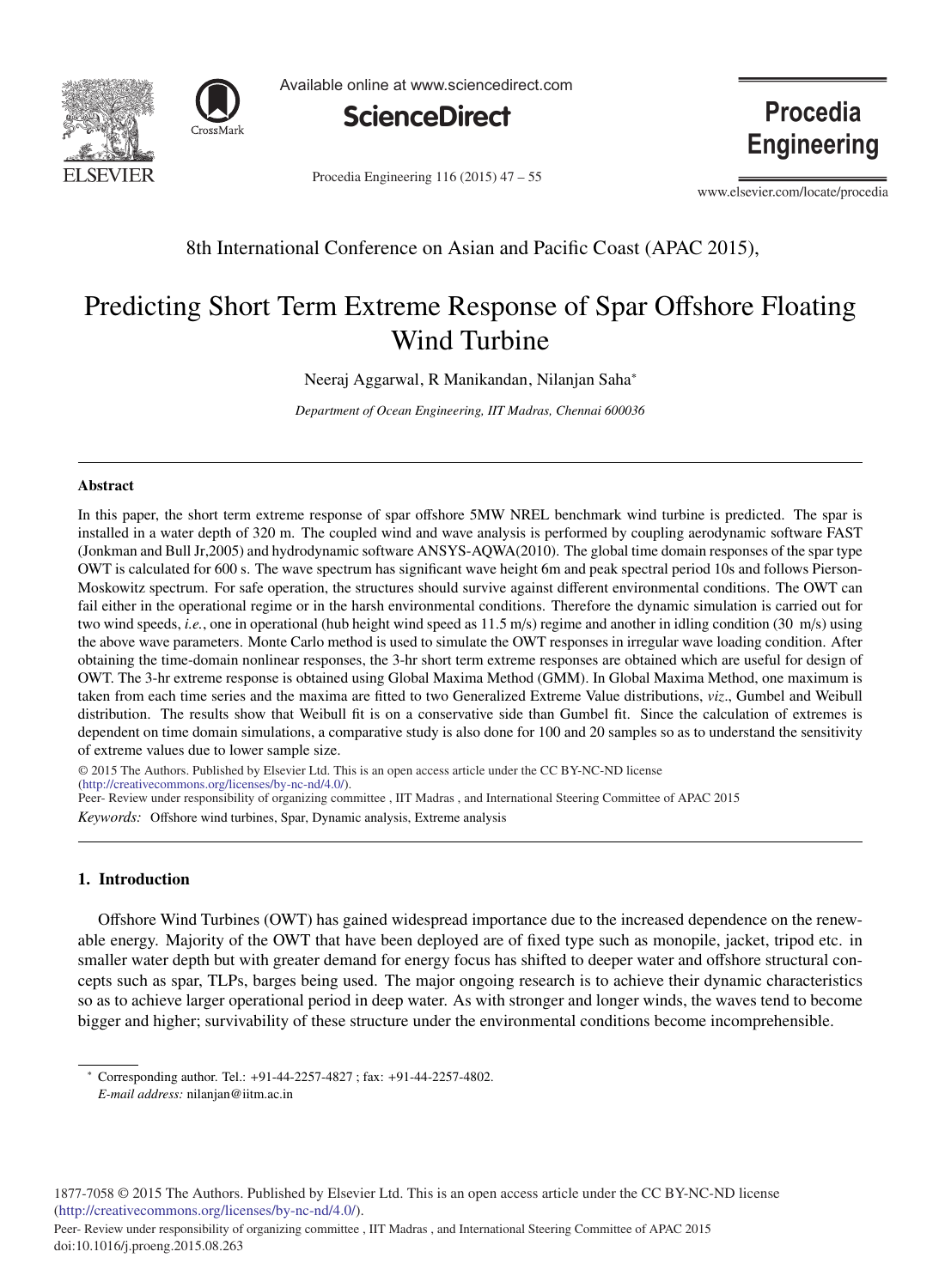The design load on the wind turbines is obtained usually by extrapolating the data (local maxima/peaks) of the time series. Majority of these extreme extrapolation methods have their foundation in the extreme value theory which mentions that when the local maxima/peak follows a host of continuous parent distributions (e.g., Normal, Gumbel, Rayleigh, etc.) with regularity conditions (well-behaved tail), then the extreme value distribution would be either Gumbel, Weibull or Fréchet. Another important way of obtaining extremes, is by fitting the exceedances of data sets beyond a threshold value to the generalized Pareto distribution (Davison and Smith,1990). Cheng(2002) used comparisons of various methods to extract the extreme turbine loads. Moriarty et al.(2004) have proposed safety factors for extremes wind loads for wind turbine (Moriarty,2008). Agarwal and Manuel(2009) studied the long term extremes using the inverse first order reliability method and the estimates are done using confidence intervals. Based on the above literature, the objective of this paper is to predict the 3−h short term extreme responses. The extremes are based on a method based fitting the maxima using the Gumbel and Weibull distributions. In this paper, an easily implementable and conservative estimate for short-term loads is proposed for estimating the extremes provided the mean and the standard deviation of the process is known.

# 2. Numerical Model

# *2.1. The Model*

The wind turbine model used in this study is NREL benchmark 5 MW wind turbine (Jonkman et al.,2009) whose properties are reproduced in Table 1. The tower is made of 10 different sections of varying thickness up to a height of 87.6 m. The rotor-nacelle-assembly is made of cylindrical sections. The top of the tower contains the rotor and nacelle mass as given in Table 1. The center of gravity (CoG) position and mass moment of inertia are calculated to be used in hydrostatic and hydrodynamic modelling. In order to support the wind turbine, presently the spar type floater is selected for the study whose properties given in the Table 2 and a sketch with dimension is given in Fig. (1). This spar floater details are initially adopted from OC3-Hywind concept (Jonkman,2010).

The spar supporting platform is to be modelled as rigid body with six–DOF in hydrodynamic solver package ANSYS-AQWA(2010). The purpose behind spar designing is to obtain the hydrostatics results for future dynamic analysis. The model is now run for the hydrostatic results to check its basic stability properties which are given in Table 3. Here, the BG refers to the distance between center of gravity (CoG) to center of buoyancy (CB) and GM is the metacentric height. For further details one can refer to Aggarwal et al.(2014) while the control aspects can be obtained from Manikandan and Saha(2013).

| Power output               | 5 MW                          |  |  |
|----------------------------|-------------------------------|--|--|
| Blades, rotor orientation  | 3, upwind                     |  |  |
| Hub height                 | 90 <sub>m</sub>               |  |  |
| Rotor, hub diameter        | $126 \text{ m}, 3 \text{ m}$  |  |  |
| Control type               | Variable speed, collec-       |  |  |
|                            | tive pitch                    |  |  |
| Cut-In. Rated.<br>Cut-Out  | 3 m/s, 11.4 m/s, 25           |  |  |
| Wind Speed                 | m/s                           |  |  |
| Cut-In, Rated Rotor Speed  | 6.9 rpm, 12.1 rpm             |  |  |
| Rated Tip Speed            | $80 \text{ m/s}$              |  |  |
| Overhang, Shaft Tilt, Pre- | $5 m, 5^{\circ}, 2.5^{\circ}$ |  |  |
| cone angle                 |                               |  |  |
| <b>Rotor Mass</b>          | 110,000 kg                    |  |  |
| <b>Nacelle Mass</b>        | 240,000 kg                    |  |  |
| Tower mass                 | $347,460 \,\mathrm{kg}$       |  |  |

Table 1: 5 MW NREL wind turbine specifications (Jonkman et al.,2009)

Table 2: Properties of Spar platform supporting wind turbine

| Draft                               |                         | 120 <sub>m</sub>                       |  |  |  |
|-------------------------------------|-------------------------|----------------------------------------|--|--|--|
| Platform diameter above ta-         |                         | 6.5 m                                  |  |  |  |
| per                                 |                         |                                        |  |  |  |
| Platform diameter below ta-         |                         | 9.4 <sub>m</sub>                       |  |  |  |
| per                                 |                         |                                        |  |  |  |
| Water depth                         |                         | 320 m                                  |  |  |  |
| Platform mass                       |                         | 7, 466, 330 kg                         |  |  |  |
| CG below MSL                        |                         | 89.9 m                                 |  |  |  |
| Roll Inertia                        |                         | $422923 \times 10^4$ kg m <sup>2</sup> |  |  |  |
| Pitch inertia                       |                         | $422923 \times 10^4$ kg m <sup>2</sup> |  |  |  |
| Yaw inertia                         |                         | $16423 \times 10^4$ kg m <sup>2</sup>  |  |  |  |
| Table 3: Spar FOWT static stability |                         |                                        |  |  |  |
|                                     |                         |                                        |  |  |  |
|                                     | Overall CoG             | –78.39 m                               |  |  |  |
|                                     | Centre of buoyancy (CB) | $-62.499$                              |  |  |  |
|                                     | ВG                      | $-15.8923$ m                           |  |  |  |
|                                     | GM                      | 15.94018 m                             |  |  |  |
|                                     | Displaced volume        | 80708.1 kN                             |  |  |  |
|                                     |                         |                                        |  |  |  |

The spar supporting structure once hydrostatically stable in free floating condition is then moored by three catenary mooring lines at 120◦ fairlead angle applied near the CoG position of the system with properties as given in Table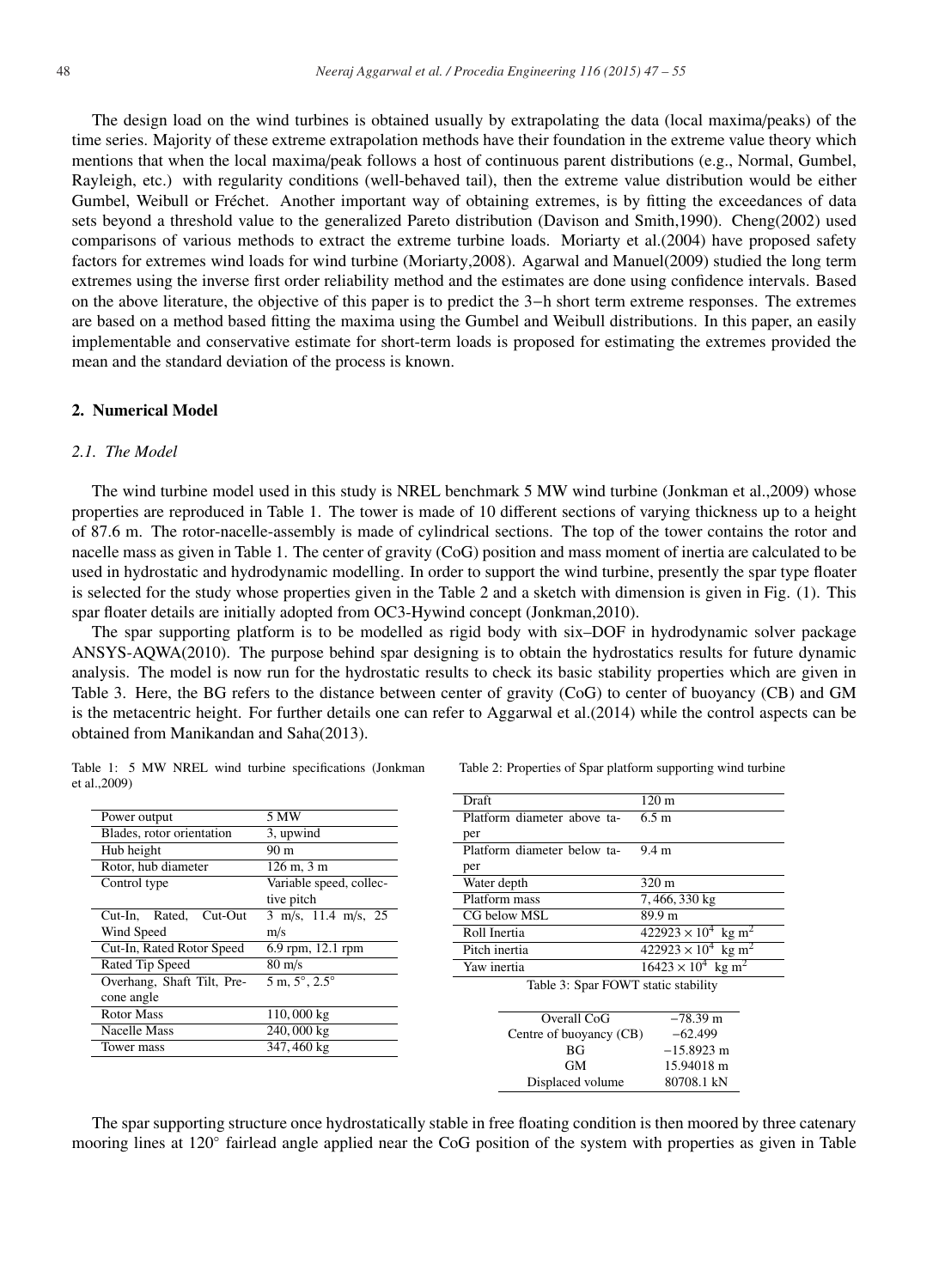

Fig. 1: Sketch of spar platform supporting wind turbine tower

4. The mooring line applied in this case is to station-keep the spar supporting FOWT. The point of attachment of the mooring line to the structure is 70.0 m below the mean sea level. The mooring line stiffness matrix obtained is added to the hydrostatic stiffness of the support structure for the initial hydrostatic simulation. In this analysis, the linearized mooring stiffness is used for getting the natural frequency of the system. The natural frequency of the spar is low compared to the higher elastic mode frequency of the top of the turbine tower. The tower is flexible in nature and moreover the low natural frequency also avoids the slightly higher wave induced resonance. The lower frequency modes can be excited by the wind loading, that's where controlling the aerodynamic damping can reduce the resonance conditions in the operating conditions.

## *2.2. Time domain simulations considering both wind and wave induced loads*

The time domain simulations for the coupled wind and wave analysis are generated by interfacing the aerodynamic software FAST, with the hydrodynamic parameters obtained from ANSYS-AQWA. The interfacing is done using a MATLAB based computer program. This ensures that the wind and wave components are coupled to obtain the final response. Accordingly one can obtain responses without effects of wind or wave by delinking the various modules of the coupled analysis. The validation of the hydrodynamic module of FAST has been done by considering the time series of FAST, with no wind condition for a regular sea state and results are in good agreement with response. In order to investigate the effect of coupled wind and wave loads, numerical time domain responses for 600 s are calculated from BEM theory and using the hydrodynamic parameters. The hydrodynamic parameters obtained from ANSYS-AQWA are linked with FAST. The 10 min average wind speed at hub height is kept (10 m/s) to get the response. The chosen wind speed is taken close to the rated wind speed. A turbulence intensity is kept as 0.1 using the Kaimal wind spectrum. This would generate random simulations of each time series due to turbulent wind conditions. A sample realization of time series is shown in Fig. (2) for the two representative DOFs of the platform *i.e.*, surge and yaw. The surge response is about 34 m and such excessive displacement should be predicted in order to remain in safe limit under survival condition. In this condition, the wind turbine is kept idle *i.e.*, no power is generated.



Fig. 2: A sample time series for the platform motions under combined wind and wave loading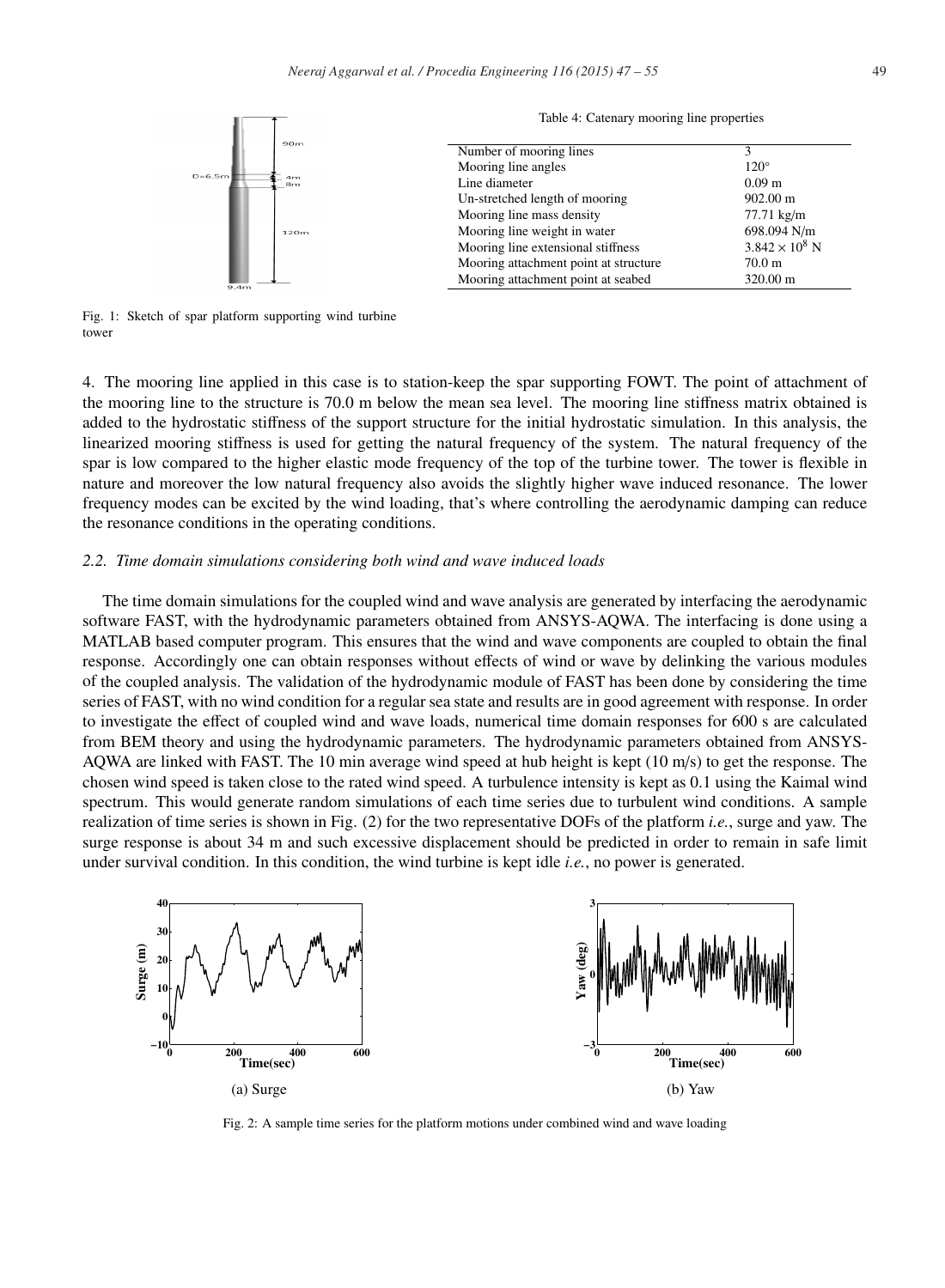### 3. Random simulations

For the extreme load effects prediction, one requires to extrapolate the stochastic motions in surge, heave, pitch and yaw direction. Note that sway and roll motion is the mirror reflection of the surge and pitch motion behavior for perpendicular wave heading direction. The yaw motion is also important mode as substantial amount of non-linearity arises due to the mooring lines and also due to drag forces. Therefore, it is required that suitable extreme value distribution should be fitted to accurately estimate the design response in yaw motion. The wind loading random samples are obtained due to the turbulent wind field. Presently the simulator Turbsim (Jonkman and Kilcher,2012) is used to model probabilistic nature of the environmental wind loads and ensemble size is collected for the two different samples size 100 and 20. The smaller sample size may be practically feasible for majority of the wind turbine conditions, the larger ensemble size may be required for nonlinear problems and also used as a estimate of any uncertainty. The wave input condition is given by irregular wave spectrum *i.e.*, P-M spectrum where wave parameter is chosen near rough sea state ( $H_s = 6$  m,  $Tp = 10$  s). The irregular P-M spectrum also introduces randomness in phase during generation of wave elevation. Two wind conditions are taken, one is assumed to be parked scenario for survival condition another is an operational wind turbine situation. Parked wind turbine represent the condition where blades are locked and the wind turbine has to survive under the harsh environment where as in the operating condition wind turbine is operating at ideal situation giving proper efficiency. The wind speed refers to the operating condition of 11.5 m/s while the wind speed above 25 m/s refers to the condition of parked wind turbine, therefore wind speed above the cut out wind speed is chosen as 30 m/s. The extreme response is obtained for both the wind speed condition and compared for the two ensemble sizes 100 and 20.

#### 4. Extreme value distributions

Floating offshore wind turbine (FOWT) experiences extreme environmental condition in terms of wave as well as wind loading depending on the site locations. The extreme ocean conditions can change drastically over a small period of time. After passage of such time, the structure should be able to survive and continue operation after the same. Therefore, it is extremely important to accurately predict the response for design consideration of the wind turbine in operating as well as in survival conditions. Fisher and Tippett(1928) were the pioneers of the extreme value analysis theory and derived the three probability distributions (Weibull, Gumbel and Fréchet) of the random sample space in extreme scenarios. The extreme value theory (EVT) differs from the central limit theory (CLT) although they resembles same in the way that CLT concerns about the limit behavior of the partial sums distributed sample space where as EVT concerns about the limit behavior of the either extreme maxima or extreme minima. Moreover the EVT theory also accounts for large fluctuation about the mean from the set of given random variable and offers outcomes on the asymptotic behavior of the either extreme maxima or extreme minima. Let us take the arrangement of independent and identical random variable  $\{X_1, X_2, \ldots, X_n\}$  with the common distribution function  $F_X(x)$ . Now taking the subset of the maximum values from the set of the given sequence and the maxima of these processes over particular block of time will be defined as  $M_n = \max\{X_1, \ldots, X_n\}$ . Then the distribution of  $M_n$  for all *n*, can be defined as:

$$
F_{M_n}(x) = \Pr(M_n < x) = \Pr(X_1 < x, \dots, X_n < x) \\
= \Pr(X_1 < x) \cdot \dots \Pr(X_n < x) \\
= (F_X(x))^n\n\tag{1}
$$

Here the possibility of discrepancies in the prediction of the  $F_X(x)$  will cause large incongruities in $(F_X(x))^n$ . Therefore introduction of the sequences  $b_n$ ,  $a_n$  converges  $F_{M_n}$  (a max-stable distribution) as

$$
\Pr\left[\frac{M_n - b_n}{a_n} \le x\right] \to G(x) \quad \text{as} \quad n \to \infty \tag{2}
$$

where, *G* in non-degenerate distribution function and may belong to one of the Generalized Extreme Value (GEV) distribution namely Gumbel, Weibull, Fréchet. The GEV is the parent distribution for all the extreme value methods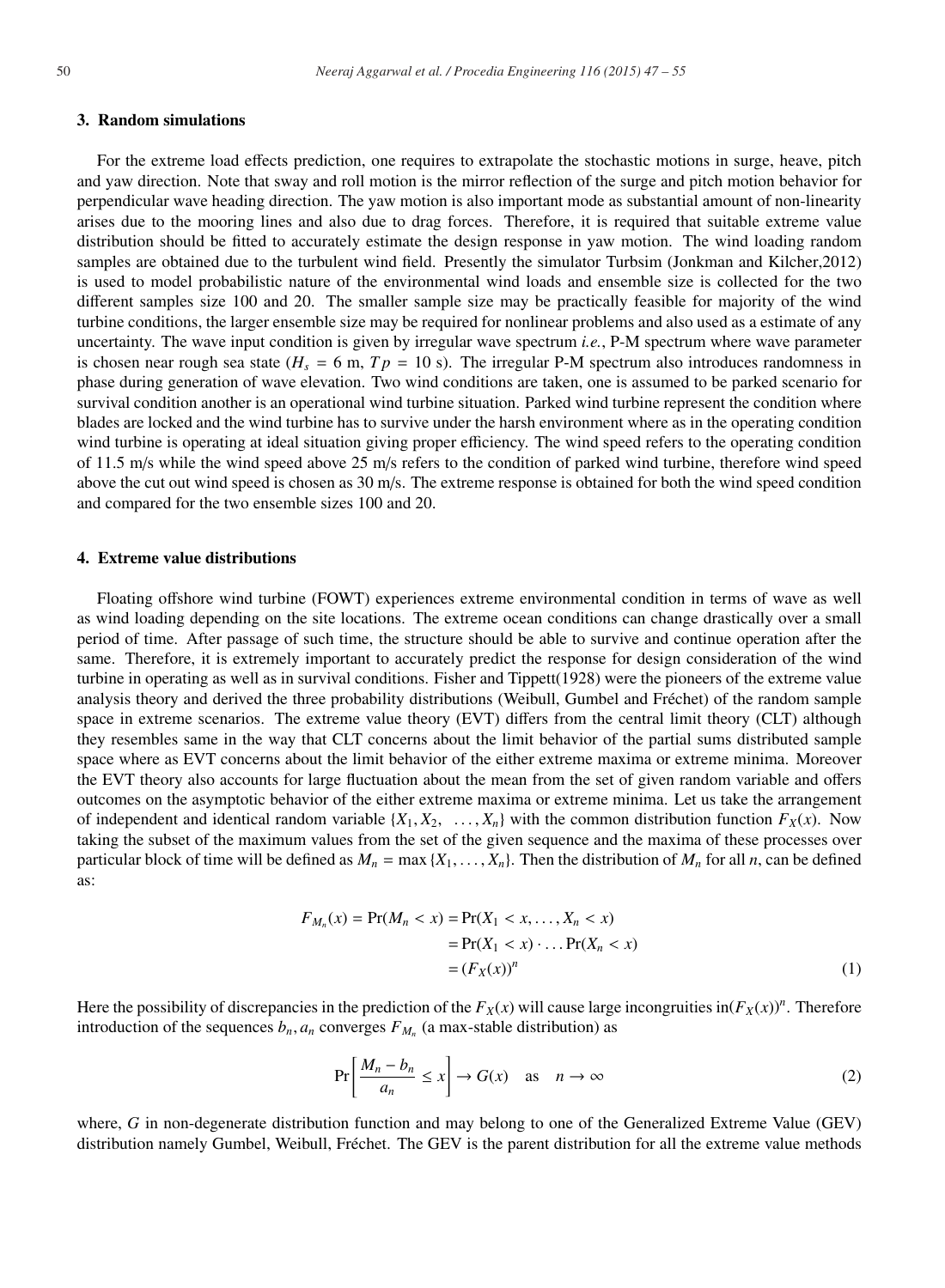and depending on the location, shape and scale parameters, these are usually classified (Kotz and Nadarajah,2000). The single distribution (GEV) representing all the family of the distributions can be therefore written as:

$$
G(x) = \exp\left\{-\left[1 + \xi \left(\frac{x-\mu}{\sigma}\right)\right]^{-1} \xi\right\} \tag{3}
$$

where,  $-\infty < \mu, \xi < \infty, \sigma > 0$ . The different kind of distributions are obtained from the above GEV distribution with the appropriate parameters are defined as

- 1.  $\xi$  < 0 Weibull type with upper bound nature,
- 2.  $\xi = 0$  Gumbel type, with limit as  $\xi \rightarrow 0$  and unbounded nature, and
- 3.  $\xi > 0$  Fréchet type with lower bound nature.

The most commonly used probability distributions for fitting are the Gumbel and Weibull distribution as recommended by the IEC-61400-3(2009) with the offshore wind turbine application and in this paper both the distributions have been attempted to obtain extremes.

## *4.1. Gumbel Distribution*

The cumulative distribution function for the Gumbel distribution given by equation (4) is also known to be extreme value type I distribution. The equation is:

$$
F_G(x; a, b) = \exp\left(-\exp\left(-\frac{x-b}{a}\right)\right) \tag{4}
$$

where,  $a, b > 0$  are the location and scale parameters of the Gumbel distribution. This distribution is double exponential with having very light tail of sample data. The shape of this distribution is said to be skewed towards the left and shape will remain same although the shifting may happen with variation in the location parameter.

#### *4.2. Weibull Distribution*

The cumulative distribution function for this type of distribution is given by equation (5) and one can note that distribution is bounded upper tail. This distribution is best suited to fit the sample of data when there is a definite maximum.

$$
F_W(x; a, c) = 1 - \exp\left[\left(\frac{x}{a}\right)^c\right] \tag{5}
$$

where *a*, *c* are Weibull parameters defining the shape and scale bounds. Here two parameter Weibull distribution is used. Depending on the parameters the distribution can be used to model the life data analysis for predicting the extreme response of offshore wind turbine as previously it was used for floating structures used for the application of oil and gas industry (Chen and Mills,2010).

#### *4.3. Global Maxima Method (GMM)*

In the Global Maxima Method (GMM), only one peak which is absolute maxima is extracted from one time series. So, given an ensemble sizes of 100 and 20, one would obtain as many maxima. The GMM therefore usually suffers from impoverishment of data. After the maxima/peaks are obtained, these peaks are then fitted with the Weibull and Gumbel distribution which is then extrapolated to obtain the extreme values. This method is also known as Gumbel method and as usually one uses Gumbel distribution. For GMM as per IEC-61400-3(2009) recommendations, one may use both the above mentioned distributions. In this paper, both the distributions has been attempted.  $F_{G(10 \text{ min})}(x)$ , representing the fitted values from the ensemble sample size which taken to be 100 and 20 in the present study with using the distribution function of the equation (4).

$$
F_{G(10\,\text{min})}(x) = \exp\left(-\exp\left(-\frac{x-b}{a}\right)\right) \tag{6}
$$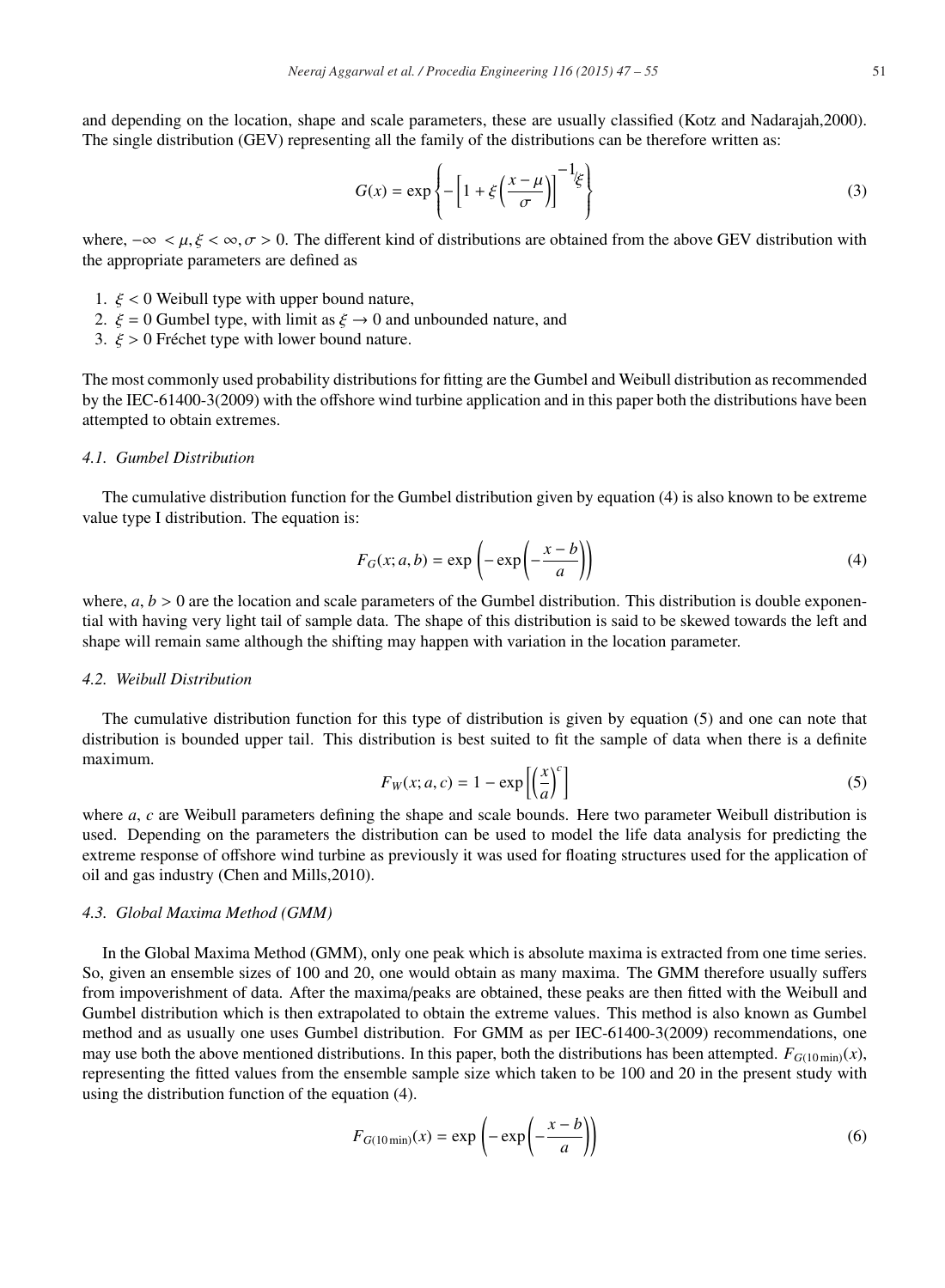The estimation of the parameter *a*, *b* is based on the mean and standard deviation and taken from the large sample size of 100 which is obtained from the time domain simulation in previous chapter. From this 600s simulation the data is the extrapolated to predict the response for 3−h extremes, as number of times the peak periods would occur is 18, therefore equation (7) can be written as

$$
F_{G(3hr)}(x) = [F_{G(10\min)}(x)]^{18} = \exp\left(-\exp\left(-\frac{x-b}{a}\right)\right)
$$
 (7)

Then the extreme value which is likely expected is estimated as:

$$
\mathbf{E}\left[G(3hr)\right] = \int_0^\infty x \left[f_{G(3hr)}(x)\right] dx\tag{8}
$$

A similar exercise would also give the extremes value in case the maxima are fitted to Weibull distribution to obtain  $E[W(3hr)]$ .

# 5. Extreme Value Results

In this section, Global Maxima Method (GMM) is used to estimate short term extremes by fitting two distributions - Gumbel and Weibull. Each of the extremes are estimated for operational wind speed (at 11.5 m/s) and at extreme condition (at 30 m/s).

#### *5.1. GMM using Weibull and Gumbel distributions in operational wind speed of* 11.5 *m*/*s*

Weibull distributions are fitted to the GMM for each of the time series and the 3− h extreme values are reported in Table 5. The results are shown for rated wind speeds 11.4 m/s for ensemble sizes of 100 and 20 respectively. In the tables, the extreme values are reported as  $\mu + (\kappa)\sigma$ , where  $\mu$  is the ensemble mean and  $\sigma$  is the ensemble standard deviation. A similar table for maxima values fitted using Gumbel distribution is shown in Table 6. The values are reported in this way, as the author feels that given any mean and standard deviation, the author can guess the extreme values with the *κ* value. Note that there is not much change in  $\mu$  and  $\sigma$  values for 100 and 20 samples and therefore only the values corresponding to 100 samples are reported in Tables 5 and 6. Figs. (3) shows typical plots for translational motions (surge) as well as rotational motions (yaw) using ensemble sizes of 100 and 20 at rated wind speed of 11.5 m/s. The Gumbel distribution is fitted using the Global Maxima Method as shown in Fig. (4) at rated wind speed of 11.5 m/s.



Fig. 3: Weibull fitted using GMM in surge and yaw motions at rated wind speed 11.5 m/s for different sample sizes.

#### *5.2. GMM using Weibull and Gumbel distributions at survival wind speed of* 30.0 *m*/*s*

As mentioned earlier, a similar exercise is being done for the extremes estimation for wind speeds beyond cut out wind speed. The extreme values are reported in the Table 7. For the extreme wind speed, the extrapolated values are obtained using the Weibull distribution in the Global Maxima Method (GMM). Fig. (5) show how the Weibull distribution fits the peak data. For the extreme wind speed, the extrapolated values are again obtained using the Gumbel distribution in the Global Maxima Method (GMM) and shown in Fig. 6. The corresponding extreme values are reported in the Table 8.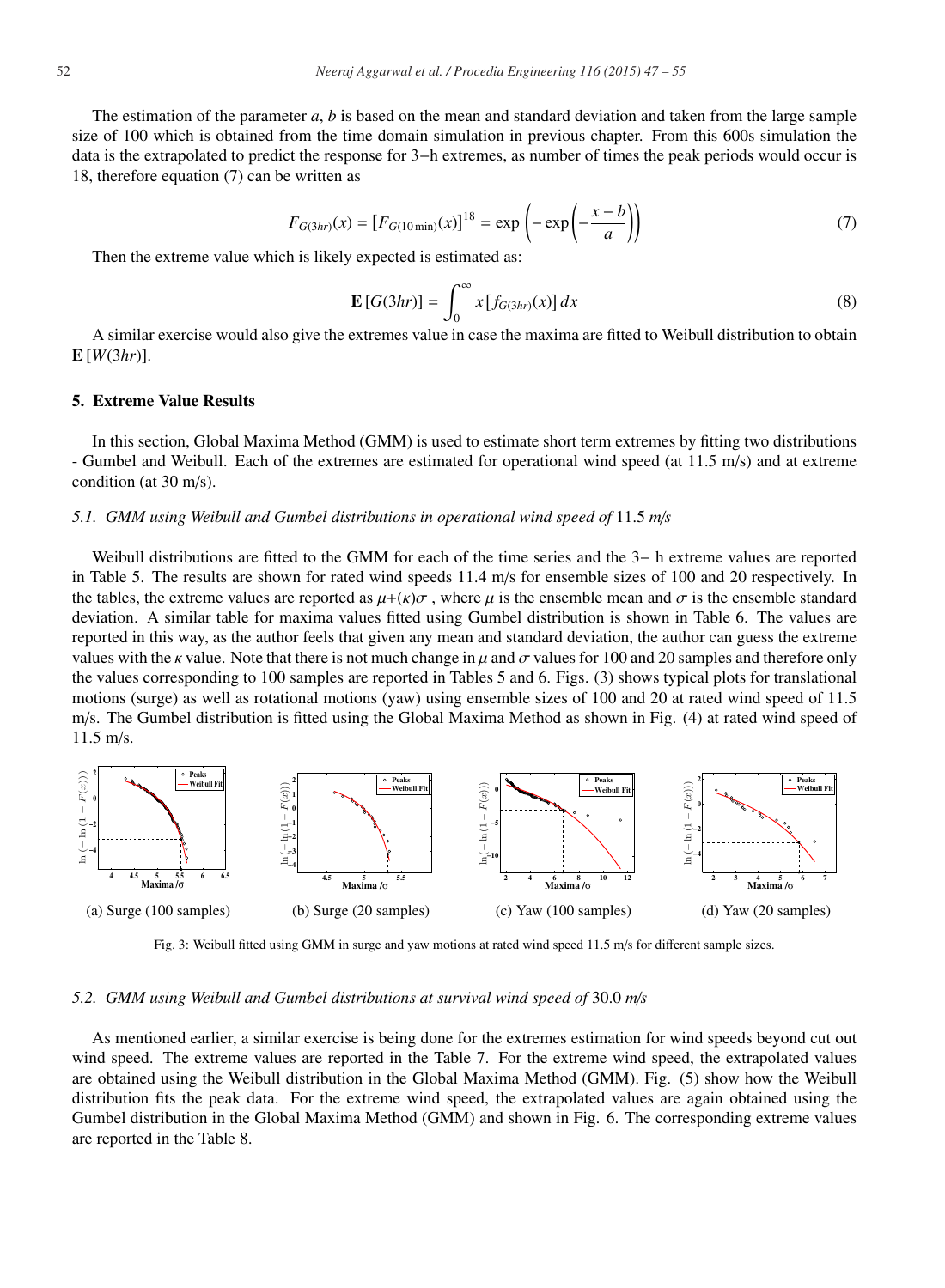

Fig. 4: Gumbel fitted using GMM in surge and yaw motions at rated wind speed 11.5 m/s for different sample size.

Table 5: κ values using Weibull distribution fit by GMM at rated wind speed 11.5 m/s (Note,  $EV=\mu+\kappa\sigma$ ).

Table 6: κ values using Gumbel distribution fit by GMM at rated wind speed 11.5 m/s (Note,  $EV=\mu+\kappa\sigma$ ).



Fig. 5: Weibull fitted using GMM in surge and yaw motions at extreme wind speed 30 m/s for different sample sizes.



Fig. 6: Gumbel fitted using Global maxima in surge and yaw motions at extreme wind speed 30 m/s for different sample sizes.

Table 7: κ values using Weibull distribution fit by GMM at extreme wind speed 30 m/s (Note,  $EV=\mu+\kappa\sigma$ ).

| Ensemble Size $\rightarrow$ |         |          | 100  | 20   |
|-----------------------------|---------|----------|------|------|
| Motion $\downarrow$         | $\mu$   | $\sigma$ |      | к    |
| Surge                       | 18.99   | 6.07     | 3.17 | 2.95 |
| Heave                       | $-0.42$ | 1.94     | 3.40 | 3.35 |
| Pitch                       | 3.95    | 3.45     | 3.12 | 2.9  |
| Yaw                         | 0.18    | 1.06     | 4.24 | 4.62 |

Table 8:  $\kappa$  values using Gumbel distribution fit by GMM at extreme wind speed 30 m/s (Note,  $EV=\mu+\kappa\sigma$ ).

| Ensemble Size $\rightarrow$ |         |          | 100  | 20   |
|-----------------------------|---------|----------|------|------|
| Motion 1.                   | μ       | $\sigma$ | К    |      |
| Surge                       | 18.99   | 6.07     | 2.87 | 2.79 |
| Heave                       | $-0.42$ | 1.94     | 2.73 | 2.83 |
| Pitch                       | 3.95    | 3.45     | 2.67 | 2.62 |
| Yaw                         | 0.18    | 1.06     | 3.64 | 3.96 |

## 6. Closure

In this paper, the numerical simulation of 5 MW NREL (Jonkman et al.,2009) benchmark offshore wind turbine is performed. The offshore wind turbine is installed on a spar platform in the water depth of 320 m. The combined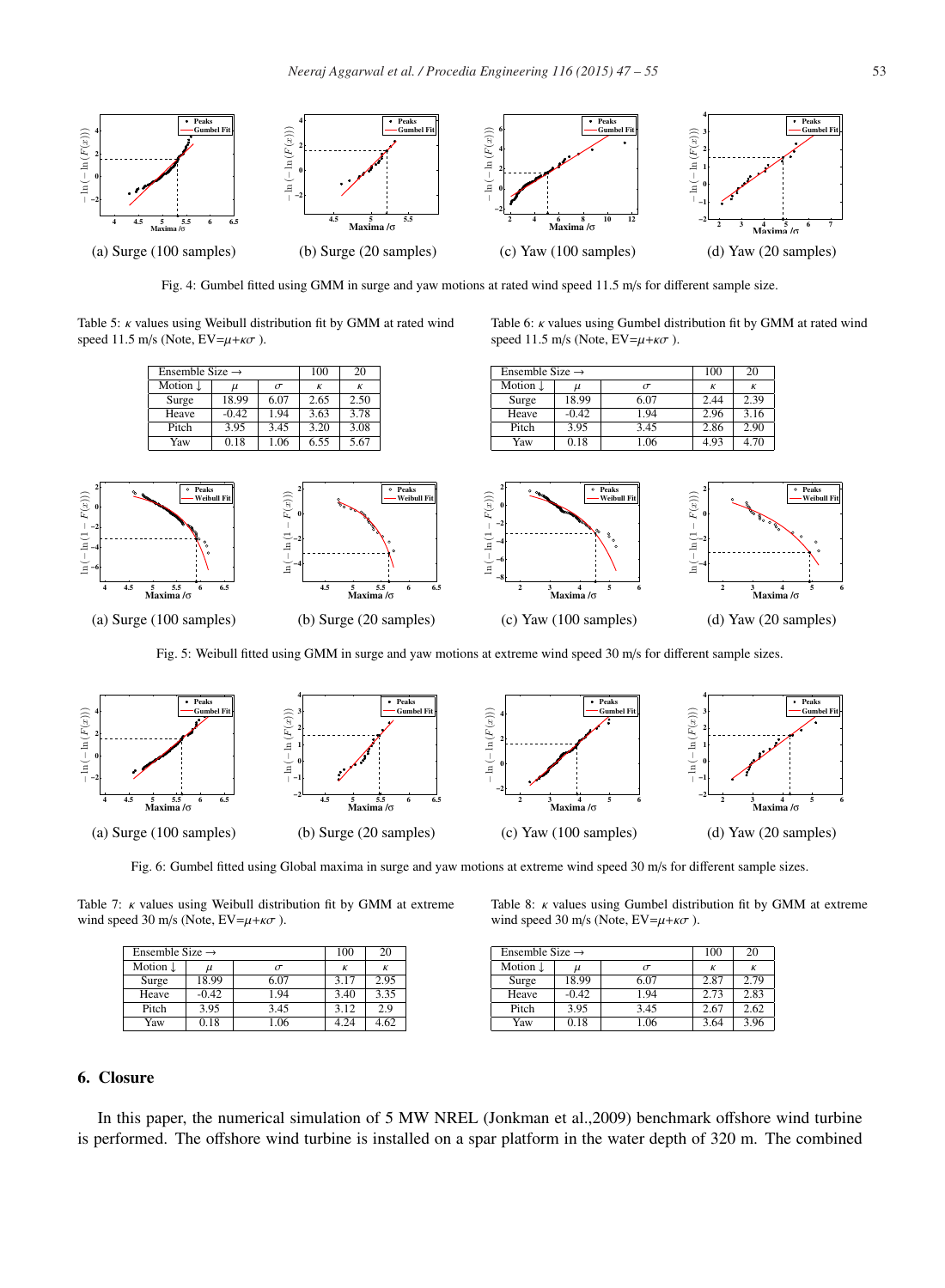wind and wave response is performed by coupling aerodynamic software FAST (Jonkman and Bull Jr,2005) and hydrodynamic software ANSYS-AQWA(2010). The time domain simulation is obtained for the combined wind and wave loads in irregular sea states. The power spectral densities of the response is obtained by using the transfer function of the system. Now for an irregular sea state defined by Pierson-Moskowitz spectrum, where wave parameter is chosen near rough sea state ( $H_s = 6$  m,  $T_p = 10$  s), the random time series are generated for wind speeds near rated wind speed wind speed 11.5 m/s and an survival wind speed of 30 m/s. Monte Carlo simulations are run for 100 realizations. As 100 simulations are time-consuming for complex structures as floating offshore wind turbine, a smaller sample size of 20 is also taken. Using the time domain simulations, the short extreme motion responses of the top of the spar are calculated fora3h period using the Global Maxima method (GMM). In the GMM, only one peak which is absolute maxima is extracted from one time series. So, given an ensemble of 100 and 20, one would obtain as many maxima. Note that for small samples, the GMM therefore usually suffers from impoverishment of data. After the maxima/peaks are obtained, these peaks are then fitted with the Weibull and Gumbel distribution which is then extrapolated to obtain the extreme values. This method is also known as Gumbel method and as usually one uses Gumbel distribution. For GMM as per IEC-61400-3(2009) recommendations, one may use both the above mentioned distributions. In this work, both these distribution have been attempted. The results show that not much variation in extrapolated extremes using Weibull and Gumbel distribution. The Gumbel method shows lower values compared to extremes estimated using Weibull method. One of the reasons may be as the Weibull model is bounded on the upper side. The sensitivity to sample size is also not significant. However, further statistical analysis is necessary using upcrossing methods (Saha and Naess,2010,Saha et al.,2014) to check the sensitivity with respect to sample size, which forms part of the future work.

#### Acknowledgements

The authors gratefully acknowledge the financial support given by the Earth Systems Science Organization, Ministry of Earth Sciences, Government of India through National Institute of Ocean Technology to conduct part of the research.

## References

Agarwal, P., Manuel, L., 2009. Simulation of offshore wind turbine response for long-term extreme load prediction. Engg Struc 31 (10), 2236–2246.

Aggarwal, N., Manikandan, R., Saha, N., 2014. Dynamic analysis and control of support structures for offshore wind turbines. In: 1st International Conference on Non Conventional Energy (ICONCE 2014). IEEE, pp. 169–174, doi:10.1109/ICONCE.2014.6808714.

ANSYS-AQWA, 2010. ANSYS, Inc., User Manual v.13.0. Century Dynamics Ltd., UK.

Chen, C. Y., Mills, T., 2010. On Weibull extreme response of offshore structures. In: ASME 2010 29th International Conference on Ocean, Offshore and Arctic Engineering. American Society of Mechanical Engineers, pp. 295–302.

Cheng, P. W., 2002. A reliability based design methodology for extreme response of offshore wind turbines. Ph.D. thesis, The Netherlands: Delft University of Technology.

Davison, A., Smith, R., 1990. Models for exceedances over high thresholds (with discussion). J Royal Stat Soc Ser B 52 (3), 393–442.

Fisher, R. A., Tippett, L. H. C., 1928. Limiting forms of the frequency distribution of the largest or smallest member of a sample. Math Proc Cambridge Phil Soc 24 (02), 180–190.

IEC-61400-3, 2009. Wind turbines - Part 3: Design requirements for offshore wind turbine, 1st Edition. Int Electrotechnical Comm.

Jonkman, B. J., Kilcher, L., 2012. TurbSim User's Guide: Version 1.06.00. Tech. Rep. DE-AC36-08-GO28308, National Renewable Energy Lab, Colorado.

Jonkman, J., 2010. Definition of the floating system for Phase IV of OC3. Tech. Rep. NREL/TP-500-47535, National Renewable Energy Lab, Colorado.

Jonkman, J., Bull Jr, M. L., 2005. Fast User's Guide. Tech. Rep. NREL/EL-500-38230, National Renewable Energy Lab, Colorado.

Jonkman, J., Butterfield, S., Musial, W., Scott, G., 2009. Definition of a 5-MW reference wind turbine for offshore system development. Tech. Rep. NREL/TP-500-38060, National Renewable Energy Lab, Colorado.

Kotz, S., Nadarajah, S., 2000. Extreme Value Distributions: Theory and Applications. Imperial College Press.

Manikandan, R., Saha, N., 2013. Synchronization of chaotic compliant ocean systems using a genetic algorithm based backstepping approach. In: Topping, B. H. V., Ivanyi, P. (Eds.), Proceedings of Fourteenth International Conference on Civil, Structural and Environmental Engineering ´ Computing. Civil-Comp Proceedings, doi:10.4203/ccp.102.43.

Moriarty, P., 2008. Safety-factor calibration for wind turbine extreme loads. Wind Energy 11 (6), 601–612.